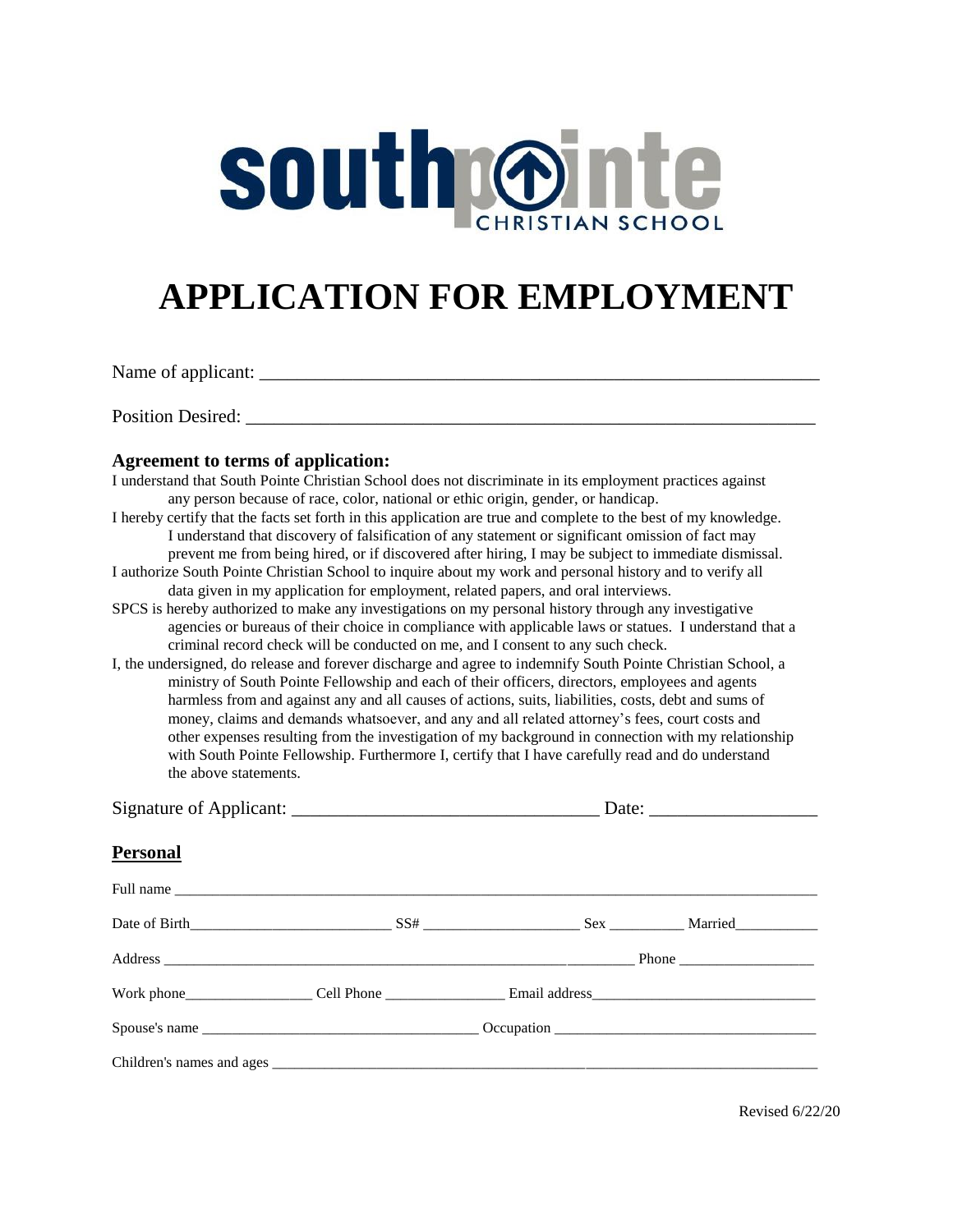|                     | Please indicate your general physical condition:                                                                     |               |        |               |                    |
|---------------------|----------------------------------------------------------------------------------------------------------------------|---------------|--------|---------------|--------------------|
|                     | How many days of work did you miss last year due to personal or family illness?                                      |               |        |               |                    |
|                     |                                                                                                                      |               |        |               |                    |
|                     | <b>Education</b> (list high school through college/university and post-graduate work)                                |               |        |               |                    |
| School              | Years Attended                                                                                                       | Major/Minor   |        | Degree Earned |                    |
|                     |                                                                                                                      |               |        |               |                    |
|                     | Describe Bible training you have received (Christian school, college, Bible institute, correspondence courses, etc.) |               |        |               |                    |
| <b>Professional</b> | Describe non-teaching experience or training.                                                                        |               |        |               |                    |
|                     |                                                                                                                      |               |        |               |                    |
| Employer            | Phone                                                                                                                | Dates         | Duties |               | Reason for leaving |
|                     |                                                                                                                      |               |        |               |                    |
| Teaching experience |                                                                                                                      |               |        |               |                    |
| School              | phone                                                                                                                | subject/grade |        | dates         | supervisor         |
|                     |                                                                                                                      |               |        |               |                    |
|                     |                                                                                                                      |               |        |               |                    |
|                     |                                                                                                                      |               |        |               |                    |
|                     |                                                                                                                      |               |        |               |                    |
|                     |                                                                                                                      |               |        |               |                    |
|                     |                                                                                                                      |               |        |               |                    |

Revised 6/22/20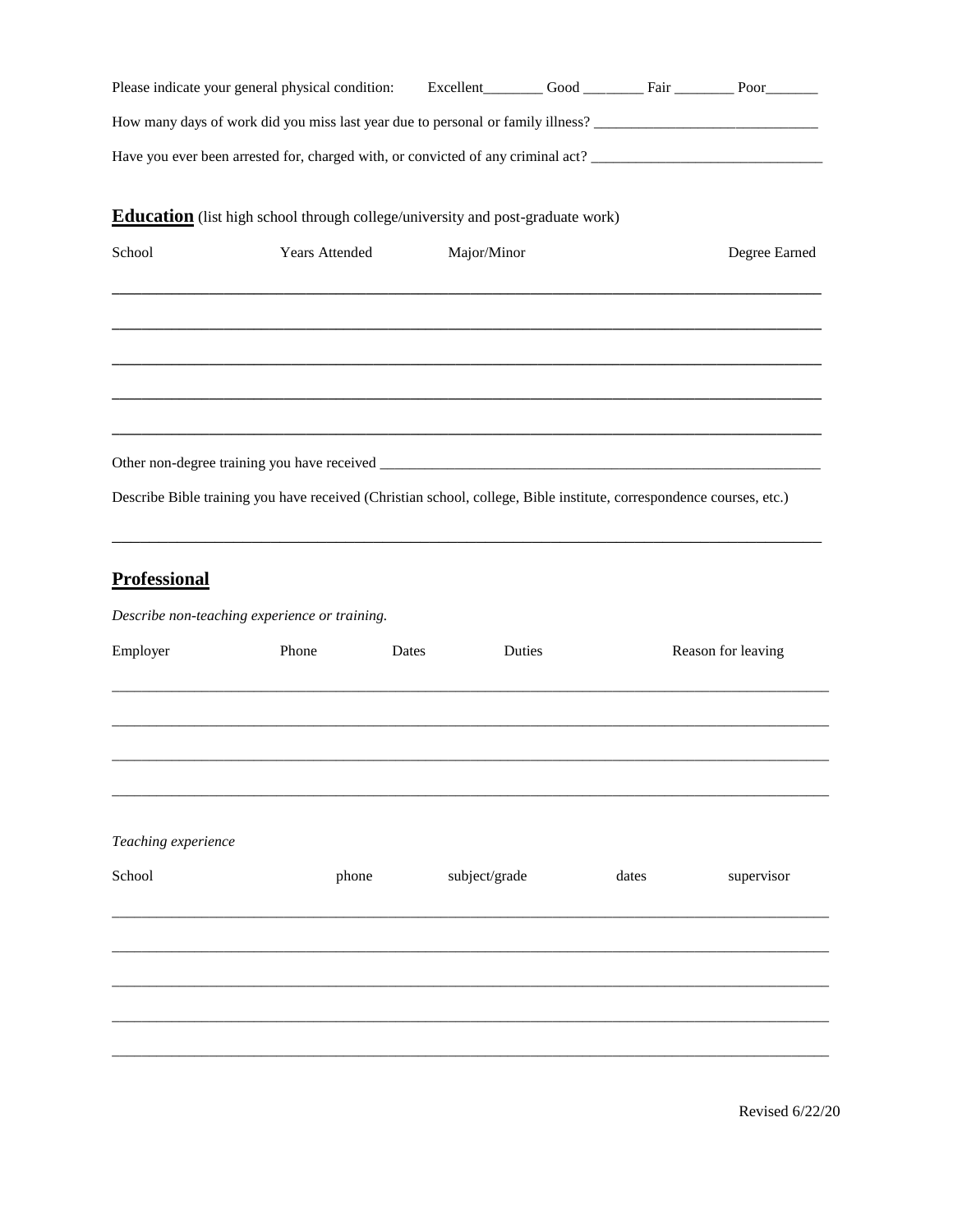| Teacher Certification                                                                      |  |
|--------------------------------------------------------------------------------------------|--|
|                                                                                            |  |
|                                                                                            |  |
|                                                                                            |  |
| Additional information:                                                                    |  |
| Describe courses or personal reading you have done in Christian philosophy of education.   |  |
|                                                                                            |  |
|                                                                                            |  |
|                                                                                            |  |
| <b>Spiritual</b><br>Please describe your relationship with Jesus Christ.                   |  |
| Please write your reason for believing God is leading you to apply for employment at SPCS. |  |
| Describe your church affiliation.<br><u>Describe your church affiliation.</u>              |  |
|                                                                                            |  |
|                                                                                            |  |
|                                                                                            |  |

Revised 6/22/20